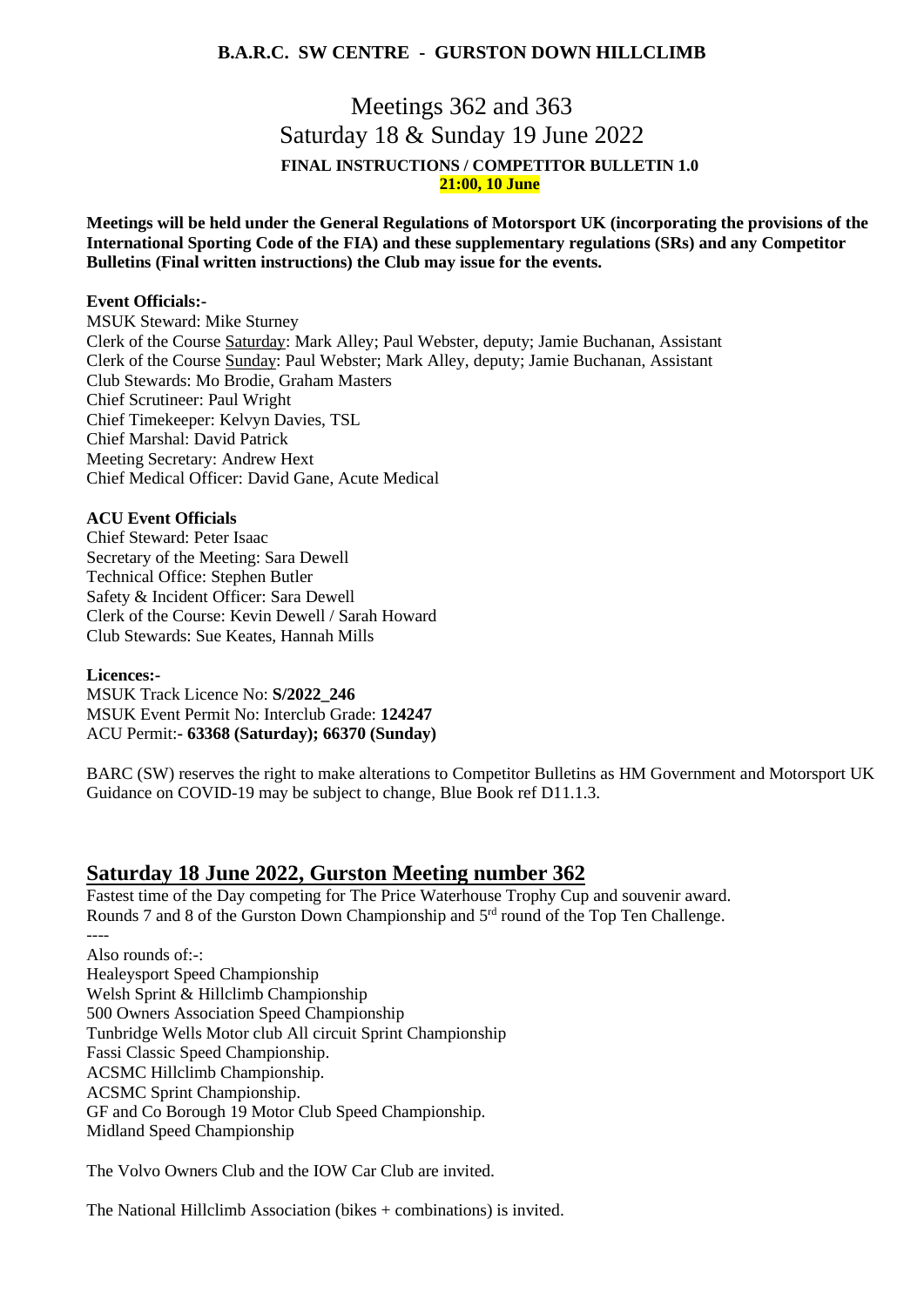# **Sunday 19 June 2022, Gurston Meeting number 363**

Fastest time of the Day competing for the Joe Bernfield Challenge Trophy Cup and souvenir award. Rounds 9 and 10 of the Gurston Down Championship and 6<sup>th</sup> round of the Top Ten Challenge. ----

Also rounds of:-: Pirelli Ferrari Hillclimb Championship Morgan Sports Car Club Techniques Speed Championship Tunbridge Wells Motor club All circuit Sprint Championship New Barn Land Rover Interclub Championship. ACSMC Hillclimb Championship. ACSMC Sprint Championship. GF and Co Borough 19 Motor Club Speed Championship. Welsh Sprint & Hillclimb Championship Midland Speed Championship

The IOW Car Club are invited.

The National Hillclimb Association (bikes + combinations) is invited (ACU Permit 60580).

## 1 **PADDOCK PLAN**

ALPHA event dashboard is available at : **Link for the Saturday notice board - [Saturday Dashboard](https://gurstondown.alphatiming.co.uk/noticeboard/6345) Link for the Sunday notice board - [Sunday dashboard](https://gurstondown.alphatiming.co.uk/noticeboard/6346)** This information is live and notices will be published here per event.

(Main) Paddock – Please refer to the plan in the Office window where car numbers are shown in the appropriate bays  $A -$ D,  $1 - 22$ . The Farmyard (by office) is numbered F 1-10, H 1-10. Paddock Marshals will assist you if you need help finding your space. SL indicates "Start Line", on the grass along the fence on the left of the track towards the timing hut and screen.

2. ARRIVAL / PARKING / **DEPARTURE:** There will be NO admittance for competitors before 12 Noon on Friday, please do not arrive before this time or queue on the road at the bottom of the drive.Please use the trailer park beyond the bottom paddock, and below the Motorhomes. No parking in the Officials/Camping field by the start line or in any of the farmyard.

## **Please leave via the camping field side lane accessed at the south end of the barn in the main paddock (by space D1) if you have to depart before the end of the meeting to avoid going back through the paddocks during the meeting**.

- 3. SIGNING ON Signing on has been done digitally prior to the meeting, avoiding the need to line up at the office. No entry passes are being sent out, you will be "checked in" on arrival at the gate. Please advise the gateman on arrival the names of all persons in your vehicle.
- 4. SCRUTINEERING: **Scrutineering will start at 07:30** The information you submitted has been passed to the scrutineers. Scrutineers are present at the meeting who will check all cars and documents. Please remember to bring your Competition Licence, club membership card, Vehicle Passport / Log Book (if applicable), MOT Certificate (if applicable) as these may be requested and examined.
- 5. Gurston Down has a **'No Tyre Spinning/Warming'** policy on the way up to the Start Line. The First Offence will result in returning straight back to the paddock forfeiting that run. The second offence will result in exclusion from the event. Tyre wraps etc to be removed and disposed of in paddock bays or assembly / holding area and not in the startline area.
- 6. PRACTICE & COMPETITION RUNS will, where possible, be run in car number order, as published prior to the event, in batches.

Provisional running order for Saturday 18 June:

Batch 1 715 Batch 2 15 - 50 Batch 3 76 – 96, 904, 912, 918 Batch 4 97 – 135, 934, 972 Batch 5 139 - 172 Batch 6 173 - 189 Batch 7 202 – 227 Batch 8 Motorbikes and Sidecars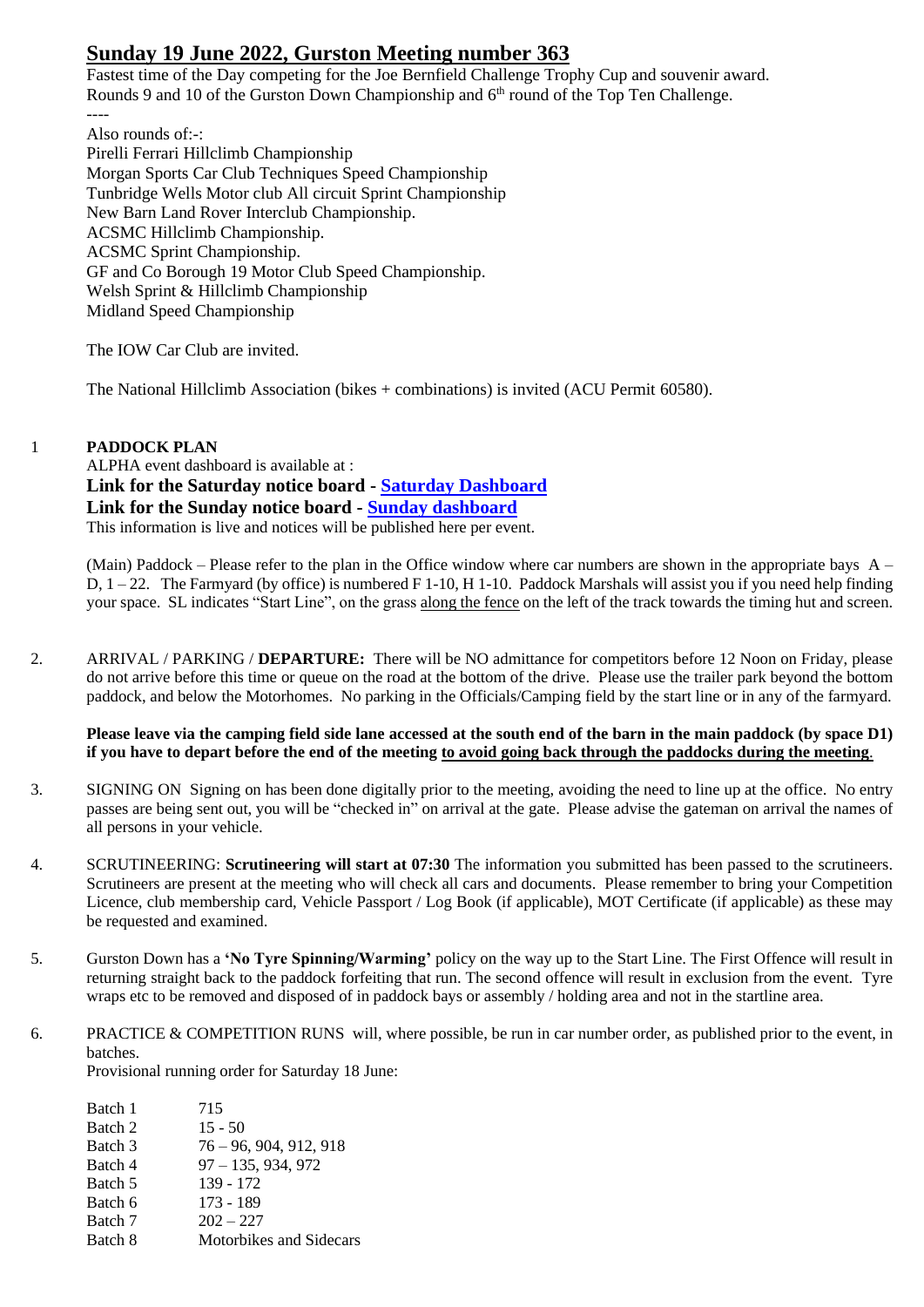Provisional running order for Sunday 19 June:

| Batch 1 | 758                                |
|---------|------------------------------------|
| Batch 2 | $23 - 59, 766, 767, 779, 784, 791$ |
| Batch 3 | $62 - 96, 904, 912, 918$           |
| Batch 4 | $97 - 135, 943$                    |
| Batch 5 | $139 - 162$                        |
| Batch 6 | 173 - 189                          |
| Batch 7 | $202 - 227 + \text{sidecar } 986$  |
| Batch 8 | Motorbikes and Sidecars            |
|         |                                    |

Application must be made to the Clerk of the Course for any variation in the running order. We will be operating the standard Gurston starting procedures. However please note:

Cars to remain in paddock spaces until called forward by paddock marshals. Limited cars will be held in forming up area. Driving to the line as soon as possible after being called will be much appreciated.

Printed times are available at terminals at the far end of the office. Times will be available through the Gurston live timing website and timing screen as you enter top paddock. No printed times are available in the top paddock.

On returning down the hill on the last run of the day, thanking the marshals with a wave or thumbs up in much appreciated, however please avoid using your car horn, in respect of our neighbours.

If you come to a halt on the hill, a marshal will approach your car, face on and at a safe distance, in order to obtain a "thumbs up" signal from you. An intervention (recovery or medical) vehicle will attend if help is required.

DOUBLE DRIVERS - Double drives are prefixed **7 or 9. Please note:-** Would double drives please indicate on arrival in the top paddock by raising their arm in order that the paddock marshals can park them appropriately. The driver without the dual prefix runs in class. The driver with the '7/9' prefix will run in an earlier batch.

Double drivers will be released first to return to the paddock, so there should be plenty of time to return and park in your paddock bay, make the changeover, engine to cool, etc. Stay in your paddock space until you are called forward. The driver without 7/9 prefix should be able to run in class order this way.

PRACTISE - (both days) will start at 8.30am. **Our intention is to offer two practice runs followed by lunch break (provisional), followed by the First Competitive Run, Second Competitive Run, then the bike top 10 rider run-off then the Gurston Challenge Top 10 run-off between the fastest 12 registered drivers.** 

**Note: Gurston Challenge Championship entry has now closed. Eligibility for the Run off is by class of Challenge / Championship registration entry.** 

RESULTS - Provisional results will be announced at the end of the meeting, formal results will be checked, to be posted digitally and at the office when verified. **There will be awards ceremonies both days at the end of the meetings, outside the restaurant. Awards are available for FTD, class 1st (2 or more in class), 2nd (if 5 or more in class), 3rd (if 9 or more in class).**

- 7. Tow cars, trailers or tender vehicles cannot remain in any part of the paddock or farmyard. Competitors arriving after 8.30 must unload in the trailer park. Please do not bring trailers into the paddock before the end of the meeting. There is an exit from the trailer park.
- 8. Drivers of **all** vehicles must wear their helmets, gloves (and FHR if applicable) at all times whilst the vehicle is moving, both in the paddock and on return down the hill
- **9. CAMPING** in self-contained units is permitted at the venue for which there is a £10 charge for the weekend starting Friday evening to depart Sunday after the event, or by prior agreement only for early departure Monday morning. This money is contributed to Broad Chalke village funds. The £10 fee will be collected from each driver in the paddock during the meeting.

**No Motorhomes in the top Visitors Carpark** – Please park your Motorhomes with consideration to others.

**CATERING:** Full catering facilities is available at the restaurant during the day and Friday and Saturday evening. Catering is available up at the viewing area inside Karousel corner.

Showers, toilets and hand washing facilities are open during the day and night.